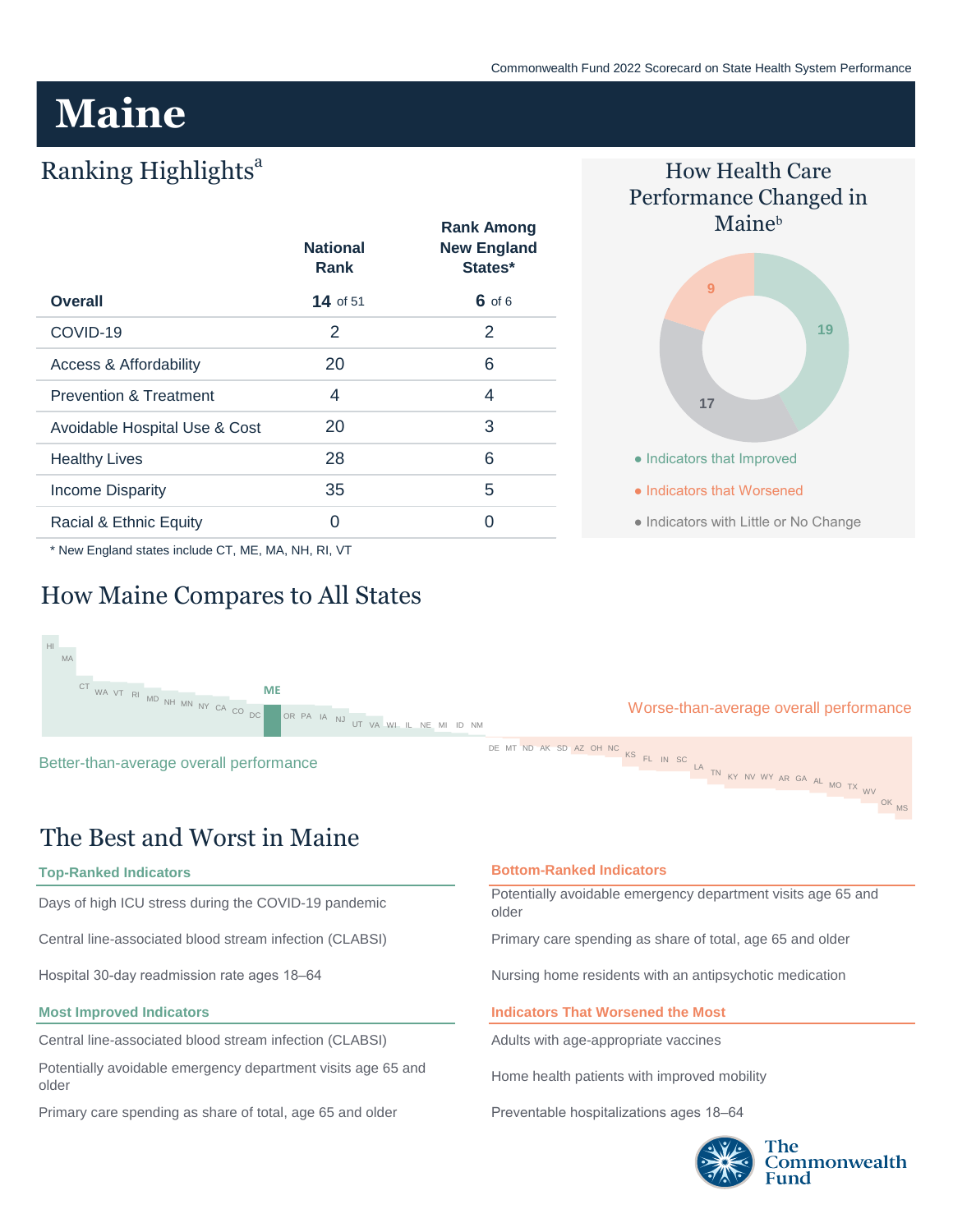### **Table 1. State Health System Performance Indicator Data by Dimension**

| <b>Dimension and indicator</b>                                                                                  | Data<br>year        | <b>State</b><br>rate | U.S.<br>average | <b>Best</b><br>state<br>rate | <b>State</b><br>rank | <b>Data</b><br>year | <b>State</b><br>rate | U.S.<br>average | Change<br>over<br>time <sup>b</sup> |
|-----------------------------------------------------------------------------------------------------------------|---------------------|----------------------|-----------------|------------------------------|----------------------|---------------------|----------------------|-----------------|-------------------------------------|
| <b>Access &amp; Affordability</b>                                                                               |                     |                      | 2022 Scorecard  |                              |                      |                     | <b>Baseline</b>      |                 |                                     |
| Adults ages 19-64 uninsured                                                                                     | 2020                | 11%                  | 12%             | 4%                           | 27                   | 2016                | 11%                  | 12%             | No Change                           |
| Children ages 0-18 uninsured                                                                                    | 2020                | 4%                   | 5%              | 2%                           | 19                   | 2016                | 5%                   | 5%              | No Change                           |
| Adults age 18 and older without a<br>usual source of care                                                       | 2020                | 14%                  | 23%             | 12%                          | $\overline{4}$       | 2016                | 12%                  | 22%             | No Change                           |
| Adults age 18 and older who went<br>without care because of cost in past<br>year                                | 2020                | 9%                   | 11%             | 6%                           | 21                   | 2016                | 11%                  | 13%             | Improved                            |
| Individuals under age 65 with high out-<br>of-pocket medical costs relative to their<br>annual household income | 2019-20             | 7%                   | 7%              | 3%                           | 17                   | $2016 - 17$         | 8%                   | 9%              | No Change                           |
| Employee total potential out-of-pocket<br>medical costs as a share of state<br>median income                    | 2020                | 12%                  | 12%             | 8%                           | 31                   | 2016                | 12%                  | 11%             | No Change                           |
| People with medical debt                                                                                        | 2020                | 18%                  | 15%             | 2%                           | 31                   |                     |                      |                 |                                     |
| Adults age 18 and older without a<br>dental visit in past year                                                  | 2020                | 34%                  | 35%             | 25%                          | 25                   | 2016                | 36%                  | 34%             | Improved                            |
| <b>Prevention &amp; Treatment</b>                                                                               |                     |                      | 2022 Scorecard  |                              |                      | <b>Baseline</b>     |                      |                 |                                     |
| Adults with all age- and gender-<br>appropriate cancer screenings                                               | 2020                | 73%                  | 69%             | 76%                          | 6                    | 2016                | 71%                  | 68%             | Improved                            |
| Adults with age-appropriate flu and<br>pneumonia vaccines                                                       | 2020                | 50%                  | 44%             | 54%                          | $\overline{7}$       | 2016                | 40%                  | 37%             | Improved                            |
| Diabetic adults without an annual<br>hemoglobin A1c test                                                        | 2019                | 11%                  | 8%              | 8%                           | 21                   | 2015                | 17%                  | 17%             | Improved                            |
| Children with a medical home                                                                                    | 2019-20             | 56%                  | 47%             | 57%                          | 3                    | 2016-17             | 56%                  | 49%             | No Change                           |
| Children without a medical and dental<br>preventive care visit                                                  | 2019-20             | 30%                  | 34%             | 23%                          | 14                   |                     |                      |                 |                                     |
| Children who did not receive needed<br>mental health care                                                       | 2019-20             | 14%                  | 19%             | 10%                          | 12                   | 2016-17             | 14%                  | 20%             | No Change                           |
| Children without all recommended<br>vaccines                                                                    | 2020                | 21%                  | 27%             | 14%                          | 6                    | 2016                | 29%                  | 29%             | Improved                            |
| Hospital 30-day mortality                                                                                       | 07/2016-<br>06/2019 | 14%                  | 14%             | 12%                          | 29                   | 07/2012-<br>06/2015 | 14%                  | 15%             | Improved                            |
| Central line-associated bloodstream<br>infections (CLABSI), Standardized<br>Infection Ratio                     | 2020                | 0.446                | 0.857           | 0.419                        | $\overline{2}$       | 2016                | 0.925                | 0.891           | Improved                            |
| Hospitals with overall patient<br>experience ratings higher than the<br>national median                         | 2020                | 67%                  | 48%             | 76%                          | 5                    | 2017                | 59%                  | 55%             | No Change                           |
| Home health patients with improved<br>mobility                                                                  | 2019                | 83%                  | 80%             | 87%                          | 10                   | 2016                | 70%                  | 71%             | Improved                            |
| Nursing home residents with an<br>antipsychotic medication                                                      | 2020                | 21%                  | 14%             | 9%                           | 51                   | 2016                | 17%                  | 16%             | Worsened                            |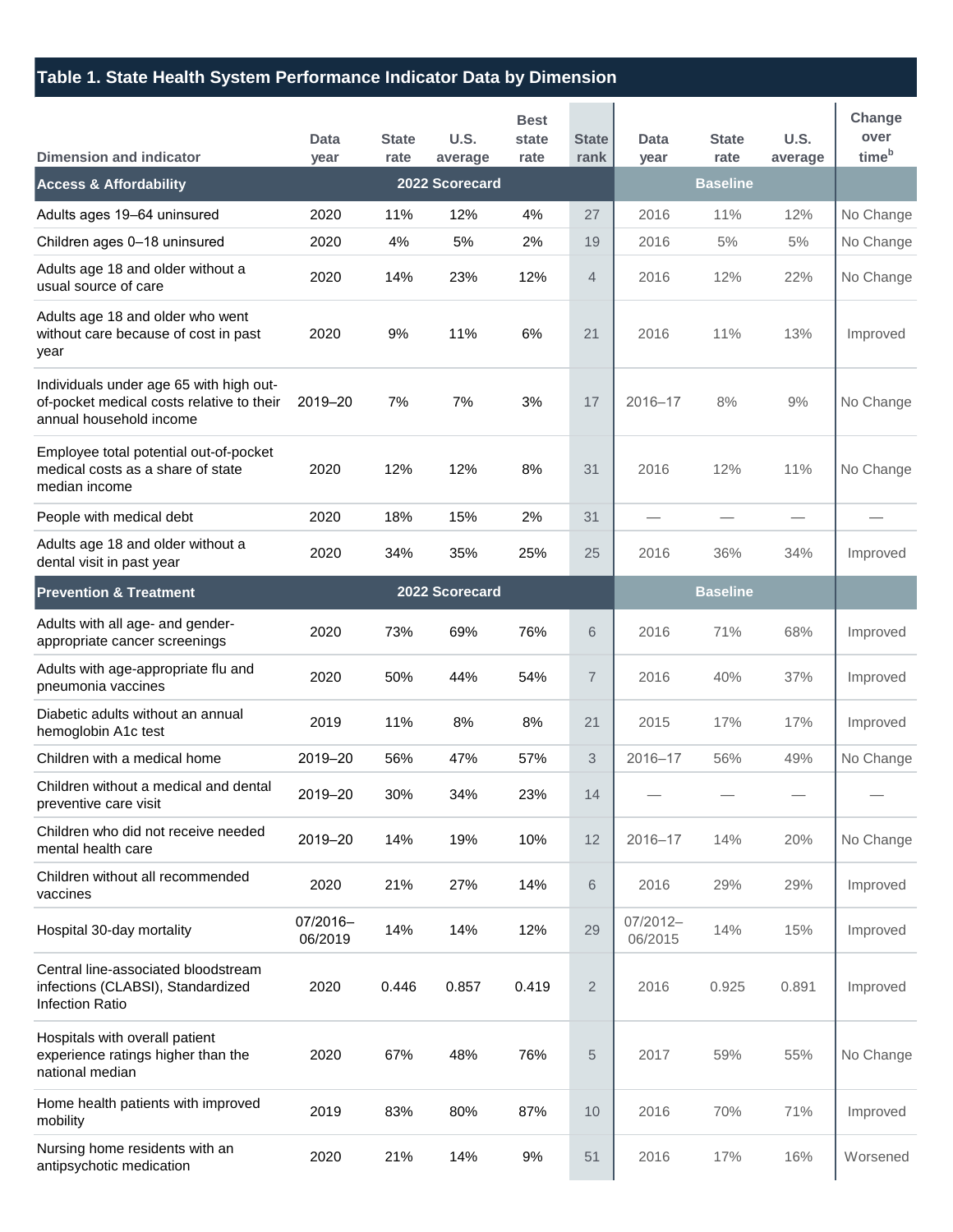### **Table 1. State Health System Performance Indicator Data by Dimension (cont.)**

| <b>Dimension and indicator</b>                                              | Data<br>year   | <b>State</b><br>rate | <b>U.S.</b><br>average | <b>Best</b><br>state<br>rate | <b>State</b><br>rank | Data<br>year | <b>State</b><br>rate | <b>U.S.</b><br>average | Change<br>over<br>time <sup>b</sup> |  |  |
|-----------------------------------------------------------------------------|----------------|----------------------|------------------------|------------------------------|----------------------|--------------|----------------------|------------------------|-------------------------------------|--|--|
| <b>Prevention &amp; Treatment (cont.)</b>                                   |                |                      | 2022 Scorecard         |                              |                      |              | <b>Baseline</b>      |                        |                                     |  |  |
| Adults with any mental illness reporting<br>unmet need                      | 2018-19        | 26%                  | 25%                    | 15%                          | 30                   | 2013-15      | 19%                  | 20%                    | Worsened                            |  |  |
| Adults with any mental illness who did<br>not receive treatment             | 2018-19        | 48%                  | 56%                    | 43%                          | 6                    | $2013 - 15$  | 41%                  | 56%                    | Worsened                            |  |  |
| <b>Avoidable Hospital Use &amp; Cost</b>                                    | 2022 Scorecard |                      |                        |                              |                      |              | <b>Baseline</b>      |                        |                                     |  |  |
| Potentially avoidable emergency department visits                           |                |                      |                        |                              |                      |              |                      |                        |                                     |  |  |
| Ages 18-64, per 1,000 employer-<br>insured enrollees                        | 2019           | 139                  | 137                    | 73                           | 25                   | 2015         | 172                  | 159                    | Improved                            |  |  |
| Age 65 and older, per 1,000<br>Medicare beneficiaries                       | 2020           | 155                  | 137                    | 112                          | 46                   | 2016         | 217                  | 185                    | Improved                            |  |  |
| Admissions for ambulatory care-sensitive conditions                         |                |                      |                        |                              |                      |              |                      |                        |                                     |  |  |
| Ages 18-64, per 1,000 employer-<br>insured enrollees                        | 2019           | $\overline{7}$       | $\overline{7}$         | 6                            | 14                   | 2015         | $\overline{4}$       | 5                      | Worsened                            |  |  |
| Age 65 and older, per 1,000<br>Medicare beneficiaries                       | 2020           | 26                   | 29                     | 16                           | 18                   | 2016         | 40                   | 43                     | Improved                            |  |  |
| 30-day hospital readmissions                                                |                |                      |                        |                              |                      |              |                      |                        |                                     |  |  |
| Ages 18-64, per 1,000 employer-<br>insured enrollees                        | 2019           | 3                    | 3                      | 3                            | $\overline{2}$       | 2015         | 2                    | 3                      | Worsened                            |  |  |
| Age 65 and older, per 1,000<br>Medicare beneficiaries                       | 2020           | 24                   | 33                     | 17                           | 11                   | 2016         | 34                   | 40                     | Improved                            |  |  |
| Skilled nursing facility patients with a<br>hospital readmission            | 2016           | 16%                  | 19%                    | 11%                          | 12                   | 2012         | 17%                  | 20%                    | No Change                           |  |  |
| Long-stay nursing home residents<br>hospitalized within a six-month period  | 2016           | 12%                  | 15%                    | 5%                           | 10                   | 2012         | 12%                  | 17%                    | No Change                           |  |  |
| Home health patients also enrolled in<br>Medicare with a hospital admission | 2019           | 15%                  | 15%                    | 11%                          | 13                   | 2016         | 17%                  | 16%                    | Improved                            |  |  |
| Adults with inappropriate lower back<br>imaging                             | 2019           | 73%                  | 68%                    | 57%                          | 39                   | 2015         | 77%                  | 71%                    | Improved                            |  |  |
| Employer-sponsored insurance<br>spending per enrollee                       | 2019           | \$5,634              | \$5,354                | \$4,082                      | 31                   | 2015         | \$4,868              | \$4,736                | Worsened                            |  |  |
| Medicare spending per beneficiary                                           | 2020           | \$8,287              | \$9,677                | \$6,256                      | 11                   | 2016         | \$8,407              | \$9,342                | No Change                           |  |  |
| Primary care spending as a share of total health care spending              |                |                      |                        |                              |                      |              |                      |                        |                                     |  |  |
| Ages 18-64 (employer-insured<br>enrollees)                                  | 2019           | 7%                   | 7%                     | 11%                          | 26                   | 2018         | 6%                   | 6%                     | Improved                            |  |  |
| Age 65 and older (Medicare<br>beneficiaries)                                | 2020           | 4%                   | 6%                     | 8%                           | 51                   | 2016         | 6%                   | 6%                     | Worsened                            |  |  |
| <b>Healthy Lives</b>                                                        | 2022 Scorecard |                      |                        |                              |                      |              |                      |                        |                                     |  |  |
| Premature deaths from treatable<br>causes per 100,000 population            | 2019-20        | 70                   | 86                     | 60                           | 12                   | 2018-19      | 68                   | 84                     | No Change                           |  |  |
| Premature deaths from preventable<br>causes per 100,000 population          | 2019-20        | 182                  | 173                    | 131                          | 28                   | 2018-19      | 174                  | 166                    | No Change                           |  |  |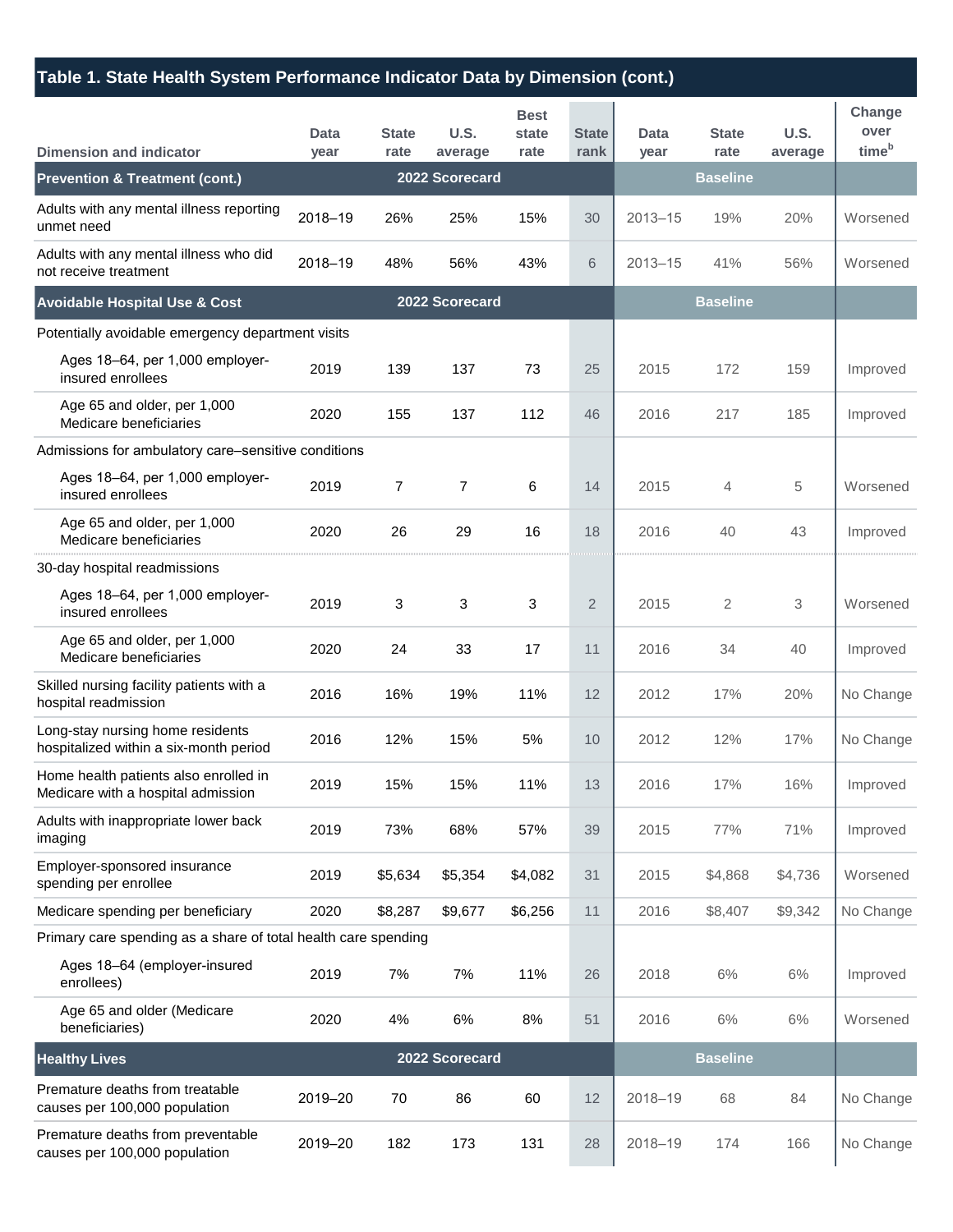### **Table 1. State Health System Performance Indicator Data by Dimension (cont.)**

| <b>Dimension and indicator</b>                                                                                         | Data<br>year | <b>State</b><br>rate | U.S.<br>average | <b>Best</b><br>state<br>rate | <b>State</b><br>rank | Data<br>year | <b>State</b><br>rate | U.S.<br>average | Change<br>over<br>time <sup>b</sup> |
|------------------------------------------------------------------------------------------------------------------------|--------------|----------------------|-----------------|------------------------------|----------------------|--------------|----------------------|-----------------|-------------------------------------|
| <b>Healthy Lives (cont.)</b>                                                                                           |              |                      | 2022 Scorecard  |                              |                      |              | <b>Baseline</b>      |                 |                                     |
| Infant mortality, deaths per 1,000 live<br>births                                                                      | 2019         | 5                    | 6               | 3                            | 20                   | 2015         | 7                    | 6               | Improved                            |
| Maternal deaths while pregnant or<br>within 42 days of termination of<br>pregnancy, per 100,000 live births            | 2019-2020    |                      | 22              | 10                           |                      |              |                      |                 |                                     |
| Suicide deaths per 100,000 population                                                                                  | 2020         | 16                   | 14              | 6                            | 29                   | 2016         | 16                   | 14              | No Change                           |
| Alcohol-related deaths per 100,000<br>population                                                                       | 2020         | 17                   | 13              | 8                            | 37                   | 2016         | 12                   | 10              | Worsened                            |
| Drug overdose deaths per 100,000<br>population                                                                         | 2020         | 40                   | 28              | 10                           | 42                   | 2016         | 29                   | 20              | Worsened                            |
| Adults who report fair or poor health                                                                                  | 2020         | 10%                  | 12%             | 9%                           | 16                   | 2016         | 15%                  | 16%             | Improved                            |
| Adults who smoke                                                                                                       | 2020         | 16%                  | 14%             | 8%                           | 32                   | 2016         | 20%                  | 16%             | Improved                            |
| Adults who are obese                                                                                                   | 2020         | 32%                  | 33%             | 24%                          | 24                   | 2016         | 30%                  | 30%             | No Change                           |
| Children who are overweight or obese                                                                                   | 2019-20      | 27%                  | 32%             | 23%                          | 9                    | 2016-17      | 29%                  | 31%             | No Change                           |
| Adults who have lost six or more teeth                                                                                 | 2020         | 13%                  | 9%              | 5%                           | 45                   | 2016         | 14%                  | 10%             | No Change                           |
| State-based public health spending per<br>resident                                                                     | 2019         | \$28                 | \$40            | \$366                        | 33                   |              |                      |                 |                                     |
| COVID-19 <sup>c</sup>                                                                                                  |              |                      | 2022 Scorecard  |                              |                      |              | <b>Baseline</b>      |                 |                                     |
| Adults age 18 and older who are fully<br>vaccinated against COVID-19 and who<br>have a booster dose                    | 2022         | 51%                  | 37%             | 55%                          | 3                    |              |                      |                 |                                     |
| Number of days until 70 percent of the<br>state's population age 12 and older<br>was fully vaccinated against COVID-19 | 2022         | 199                  | 354             | 182                          | $\overline{4}$       |              |                      |                 |                                     |
| Days of high ICU stress during the<br>COVID-19 pandemic                                                                | 2022         | 0                    | 112             | 0                            | 1                    |              |                      |                 |                                     |
| Days of hospital staffing shortages<br>during the COVID-19 pandemic                                                    | 2022         | 27                   | 50              | 0                            | 22                   |              |                      |                 |                                     |
| Hospital admissions for confirmed<br>COVID-19 cases, per 100,000<br>population                                         | 2022         | 690                  | 1,443           | 564                          | 4                    |              |                      |                 |                                     |
| Excess deaths associated with<br>COVID-19, per 100,000 population                                                      | 2022         | 251                  | 345             | 110                          | 9                    |              |                      |                 |                                     |
| Deaths from COVID-19 among nursing<br>home residents, per 1,000 beds                                                   | 2022         | 76                   | 94              | 19                           | 11                   |              |                      |                 |                                     |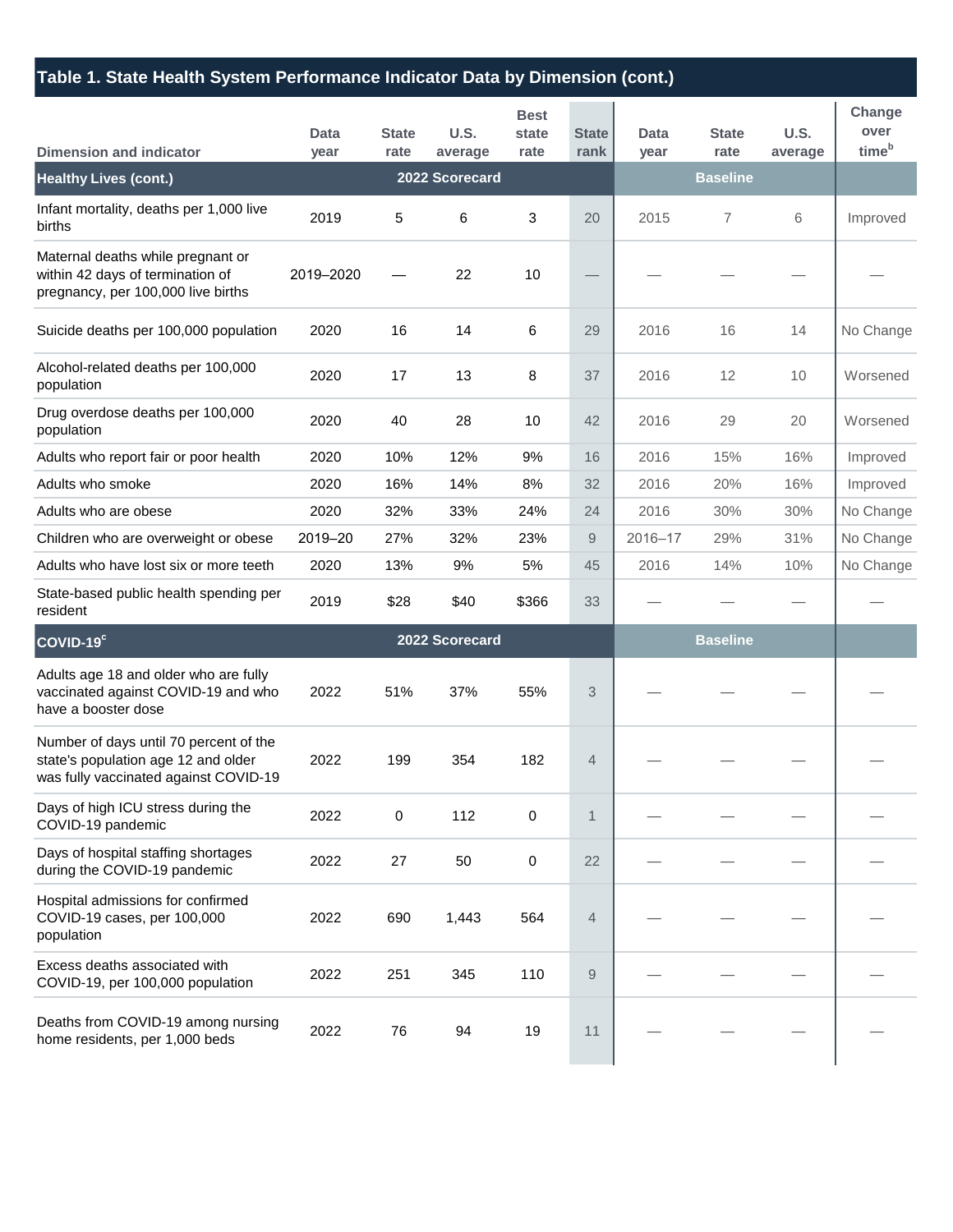| <b>Table 2. State Income Disparity Data</b>                                                                    |              |                                     |                        |                      |              |                                     |                        |                                     |  |
|----------------------------------------------------------------------------------------------------------------|--------------|-------------------------------------|------------------------|----------------------|--------------|-------------------------------------|------------------------|-------------------------------------|--|
|                                                                                                                | Data<br>year | Low-<br>income<br>rate <sup>d</sup> | Disparity <sup>e</sup> | <b>State</b><br>rank | Data<br>year | Low-<br>income<br>rate <sup>d</sup> | Disparity <sup>e</sup> | Change<br>over<br>time <sup>f</sup> |  |
| <b>Disparity Indicator</b>                                                                                     |              | 2022 Scorecard                      |                        |                      |              | <b>Baseline</b>                     |                        |                                     |  |
| Adults ages 19-64 uninsured                                                                                    | 2020         | 16%                                 | $-10$                  | 10                   | 2016         | 20%                                 | $-16$                  | Improved                            |  |
| Children ages 0-18 uninsured                                                                                   | 2020         | 6%                                  | $-4$                   | 26                   | 2016         | 7%                                  | $-3$                   | No Change                           |  |
| Adults age 18 and older who went without care<br>because of cost in past year                                  | 2019-20      | 23%                                 | $-16$                  | 26                   | $2015 - 16$  | 18%                                 | $-14$                  | Worsened                            |  |
| Individuals under age 65 with high out-of-pocket<br>medical costs relative to their annual household<br>income | 2019-20      | 19%                                 |                        |                      | $2016 - 17$  | 21%                                 |                        |                                     |  |
| Adults age 18 and older without a dental visit in past<br>year                                                 | 2018/20      | 55%                                 | $-37$                  | 50                   | 2014/16      | 58%                                 | $-42$                  | Improved                            |  |
| Adults with all recommended cancer screenings                                                                  | 2018/20      | 67%                                 | $-10$                  | 26                   | 2014/16      | 65%                                 | $-14$                  | Improved                            |  |
| Adults with age-appropriate flu and pneumonia<br>vaccines                                                      | 2019-20      | 36%                                 | $-13$                  | 18                   | $2015 - 16$  | 35%                                 | $-11$                  | No Change                           |  |
| Children without age-appropriate medical and<br>dental preventive care visits in the past year                 | 2019-20      | 38%                                 | $-16$                  | 17                   |              |                                     |                        |                                     |  |
| Children without all recommended vaccines                                                                      | 2020         | 28%                                 | $-16$                  | 24                   | 2016         | 30%                                 | $-3$                   | No Change                           |  |
| Adults who report fair or poor health                                                                          | 2019-20      | 24%                                 | $-18$                  | 23                   | $2015 - 16$  | 27%                                 | $-21$                  | Improved                            |  |
| Adults who smoke                                                                                               | 2019-20      | 33%                                 | -24                    | 48                   | $2015 - 16$  | 33%                                 | $-24$                  | Improved                            |  |
| Adults who are obese                                                                                           | 2019-20      | 34%                                 | $-3$                   | 5                    | $2015 - 16$  | 34%                                 | $-7$                   | Improved                            |  |
| Adults who have lost six or more teeth                                                                         | 2019-20      | 23%                                 | $-17$                  | 48                   | $2015 - 16$  | 24%                                 | $-19$                  | Improved                            |  |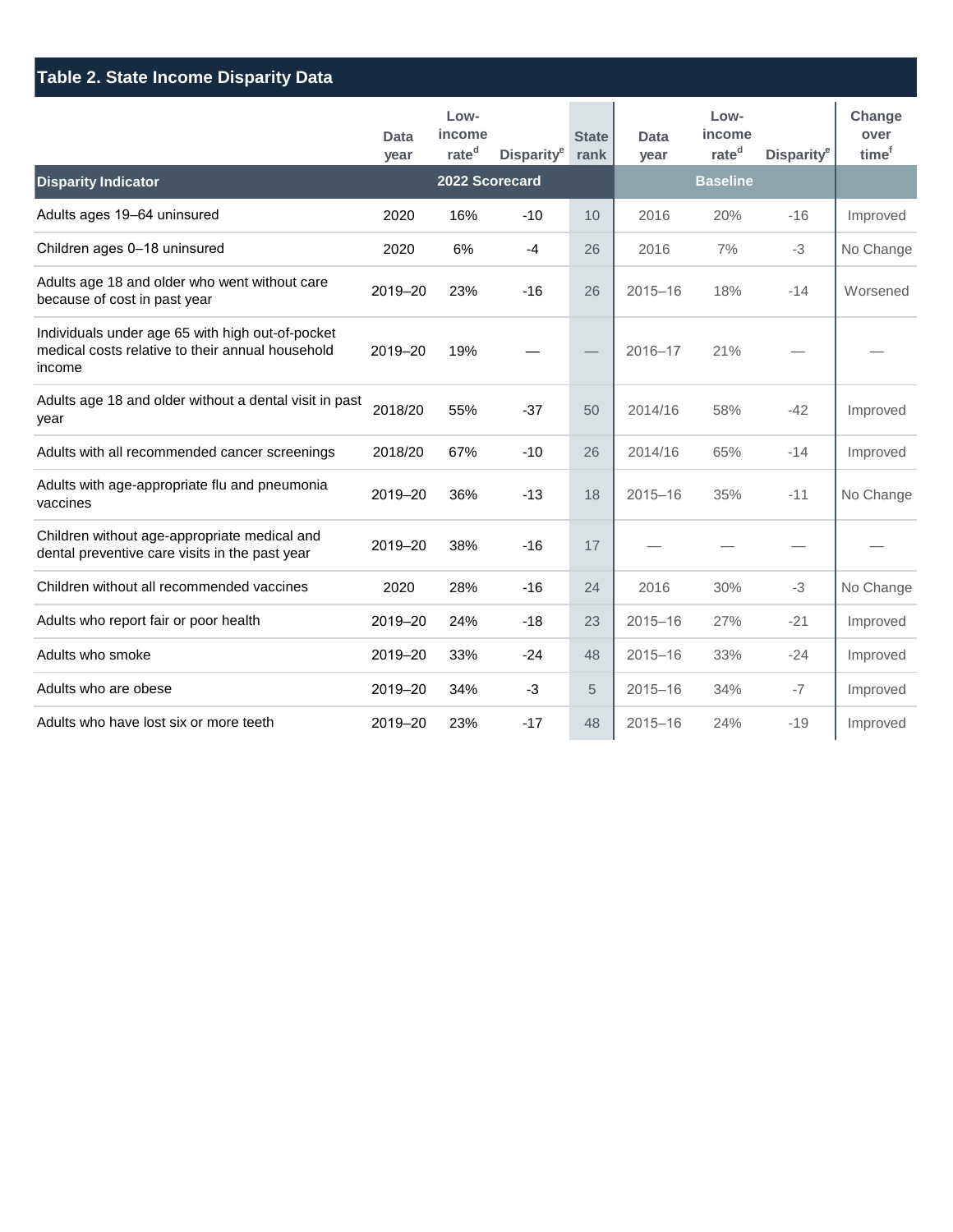## **Table 3. State Racial and Ethnic Health Equity Performance Summary Data<sup>g</sup>**

Health System Performance Score & State Rank Among Population Group reproduced here from the 2021 State Equity Scorecard

|                                                              | <b>Percentile Score</b><br>$(1 - 100)$ | <b>State Rank Among</b><br><b>Population Group</b> |
|--------------------------------------------------------------|----------------------------------------|----------------------------------------------------|
| American Indian and Alaska Native People                     |                                        |                                                    |
| Asian American, Native Hawaiian, and Pacific Islander People |                                        |                                                    |
| <b>Black People</b>                                          |                                        |                                                    |
| Latinx/Hispanic People                                       |                                        |                                                    |
| White People <sup>h</sup>                                    | 77                                     |                                                    |

From: *Achieving Racial and Ethnic Equity in U.S. Health Care: A Scorecard of State Performance,* Commonwealth Fund, Nov. 2021.

#### **Table 4. State Racial and Ethnic Health Equity Performance Measure Data<sup>g</sup>**

|                                                                                                                                      | Data<br>year | <b>U.S.</b><br>total | <b>AIAN</b><br>people | <b>AANHPI</b><br>people | <b>Black</b><br>people | Latinx/<br><b>Hispanic</b><br>people | White<br>people |
|--------------------------------------------------------------------------------------------------------------------------------------|--------------|----------------------|-----------------------|-------------------------|------------------------|--------------------------------------|-----------------|
| <b>Health Outcomes</b>                                                                                                               |              |                      |                       |                         |                        |                                      |                 |
| Mortality amenable to health care, deaths per 100,000<br>population                                                                  | 2019-20      | 87                   | 94                    |                         | 73                     |                                      | 68              |
| Infant mortality, deaths per 1,000 live births                                                                                       | 2018-19      | 6                    |                       |                         |                        |                                      | 5               |
| Breast cancer deaths per 100,000 female population                                                                                   | 2019-20      | 19                   |                       |                         |                        |                                      | 18              |
| Colorectal cancer deaths per 100,000 population                                                                                      | 2019-20      | 13                   |                       |                         |                        |                                      | 13              |
| 30-day hospital readmissions among Medicare<br>beneficiaries age 65 and older, per 1,000 beneficiaries                               | 2019         | 38                   |                       |                         |                        |                                      | 24              |
| Adults ages 18 and older who smoke                                                                                                   | 2019-20      | 15%                  | 46%                   |                         |                        | 17%                                  | 17%             |
| Adults ages 18–64 who are obese (BMI >= 30)                                                                                          | 2019-20      | 32%                  | 25%                   |                         | 31%                    | 31%                                  | 33%             |
| Adults who have lost six or more teeth                                                                                               | 2018/20      | 9%                   | 35%                   |                         |                        |                                      | 13%             |
| <b>Health Care Access</b>                                                                                                            |              |                      |                       |                         |                        |                                      |                 |
| Adults ages 19-64 uninsured                                                                                                          | 2020         | 12%                  |                       |                         |                        |                                      | 11%             |
| Children ages 0-18 uninsured                                                                                                         | 2020         | 5%                   |                       |                         |                        |                                      | 5%              |
| Adults age 18 and older who went without care because<br>of cost in past year                                                        | 2019-20      | 12%                  |                       |                         |                        | 16%                                  | 11%             |
| Insured individuals under age 65 with high out-of-pocket<br>medical costs relative to their annual household income                  | 2019-20      | 6%                   |                       |                         |                        |                                      | 5%              |
| Adults age 18 and older without a usual source of care                                                                               | 2019-20      | 23%                  | 37%                   | 35%                     | 23%                    | 22%                                  | 13%             |
| <b>Health Care Quality and Service Use</b>                                                                                           |              |                      |                       |                         |                        |                                      |                 |
| Hospital admissions for ambulatory care-sensitive<br>conditions, Medicare beneficiaries age 65 and older, per<br>1.000 beneficiaries | 2019         | 39                   |                       |                         |                        |                                      | 33              |